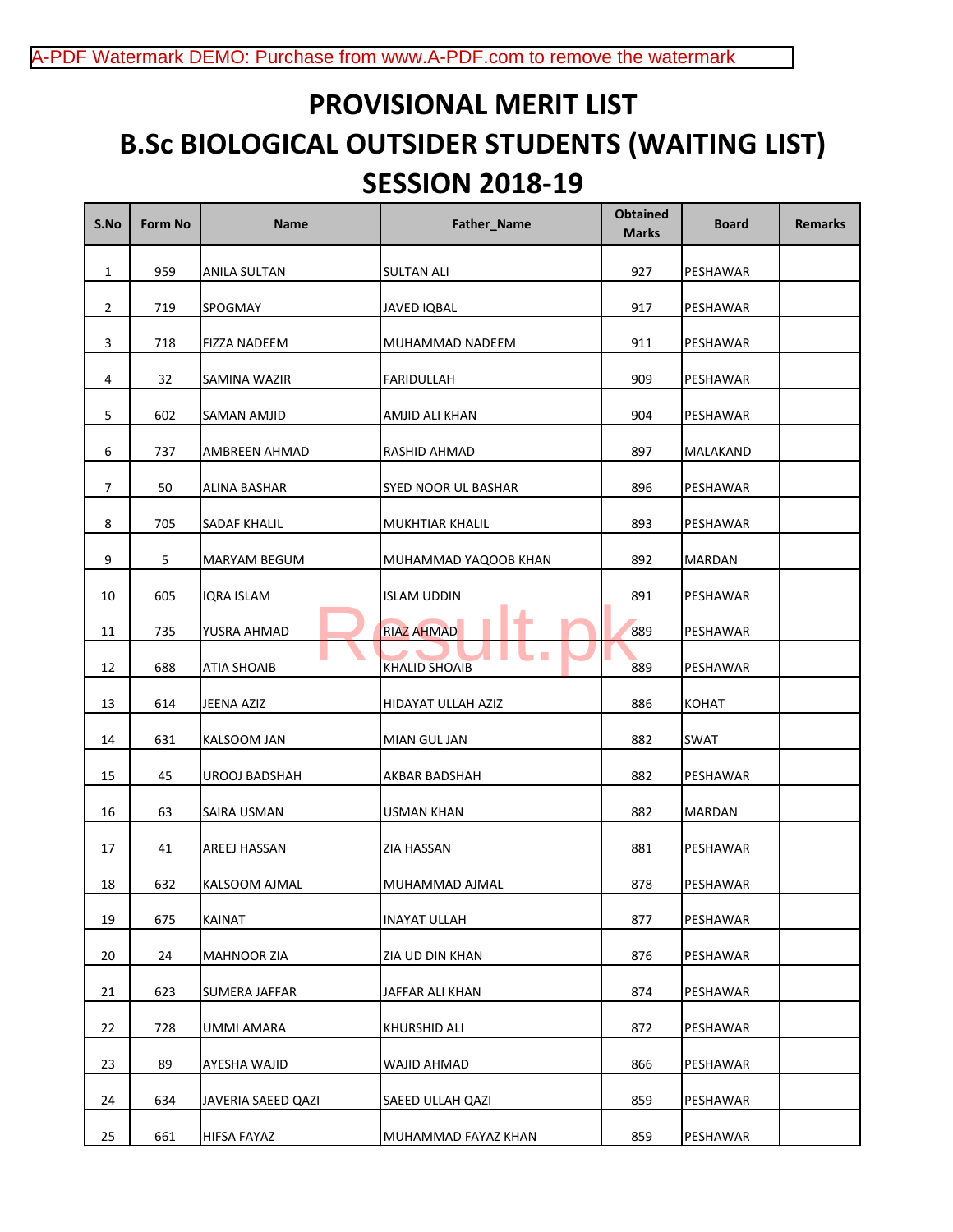| S.No | Form No | <b>Name</b>        | Father_Name                  | <b>Obtained</b><br><b>Marks</b> | <b>Board</b> | <b>Remarks</b> |
|------|---------|--------------------|------------------------------|---------------------------------|--------------|----------------|
| 26   | 621     | FARYAL MAZHAR      | MAZHAR ALI                   | 858                             | PESHAWAR     |                |
| 27   | 652     | MUNIBA KHAN        | ABDUL SABOOR KHAN            | 856                             | <b>KOHAT</b> |                |
| 28   | 51      | ZALA KHAN SAFI     | ANWAR KHAN                   | 854                             | PESHAWAR     |                |
| 29   | 656     | MARIA NAYYAR       | KHAWAJA NAYYAR AHMED         | 852                             | PESHAWAR     |                |
| 30   | 628     | LAILA NAEEM        | DR MUHAMMAD NAEEM            | 849                             | PESHAWAR     |                |
| 31   | 666     | SAMMAN HASINA      | <b>HAZRAT BILAL</b>          | 843                             | <b>KOHAT</b> |                |
| 32   | 713     | SHAHRUKH PARACHA   | KIRAMAT ULLAH PARACHA        | 841                             | PESHAWAR     |                |
| 33   | 677     | SHAFAQ NAWAB       | NAWAB ALI                    | 841                             | PESHAWAR     |                |
| 34   | 611     | SADIA PARVEEN      | HAZRATULLAH                  | 836                             | PESHAWAR     |                |
| 35   | 624     | ASMA ALI           | MUHAMMAD ALI KHAN            | 832                             | PESHAWAR     |                |
| 36   | 618     | SUMAYA HABIB       | HABIB AHMAD                  | 830                             | PESHAWAR     |                |
| 37   | 653     | <b>RAMLA ARIF</b>  | MUHAMMAD ARIF KHAN           | 829                             | PESHAWAR     |                |
| 38   | 731     | SADAF              | MUHAMMAD SALAM               | 816                             | PESHAWAR     |                |
| 39   | 707     | NAILA AZIZ         | <b>AZIZUR RAHMAN</b>         | 796                             | PESHAWAR     |                |
| 40   | 1       | MAHNOOR JAVAID     | <b>JAVAID MUHAMMAD</b><br>n. | 784                             | ISLAMABAD    |                |
| 41   | 689     | FARYAL KHAN        | SHAH ALAM KHAN               | 780                             | SWAT         |                |
| 42   | 42      | RUBY TEHSEEN       | <b>KHAID GUL</b>             | 776                             | KOHAT        |                |
| 43   | 73      | HIFSA BIBI         | MALIK MUSHTAQ AHMED          | 775                             | PESHAWAR     |                |
| 44   | 79      | AYESHA MANZOOR     | MANZOOR HUSSAIN              | 775                             | PESHAWAR     |                |
| 45   | 722     | <b>FATIMA BIBI</b> | <b>ABDUL WAZIR</b>           | 764                             | SWAT         |                |
| 46   | 625     | HOORYA ASAD        | ASAD ULLAH KHAN              | 763                             | PESHAWAR     |                |
| 47   | 725     | UMAIMA TAHSIN      | TAHSIN ULLAH                 | 757                             | PESHAWAR     |                |
| 48   | 78      | NAWAL KHAN         | <b>KAMRAN KHAN</b>           | 749                             | PESHAWAR     |                |
| 49   | 96      | MAHNOOR SAEED ZEB  | SAEED ZEB                    | 745                             | PESHAWAR     |                |
| 50   | 730     | JALWA JAVED        | <b>JAVED GUL</b>             | 738                             | MARDAN       |                |
| 51   | 701     | HIFSA KHAN         | MOHAMMAD ARIF KHAN           | 726                             | PESHAWAR     |                |
| 52   | 699     | AROOBA TAHIR       | <b>TAHIR MASOOD</b>          | 718                             | LAHORE       |                |
| 53   | 723     | SHEEMA             | <b>FARIN GUL</b>             | 716                             | SWAT         |                |